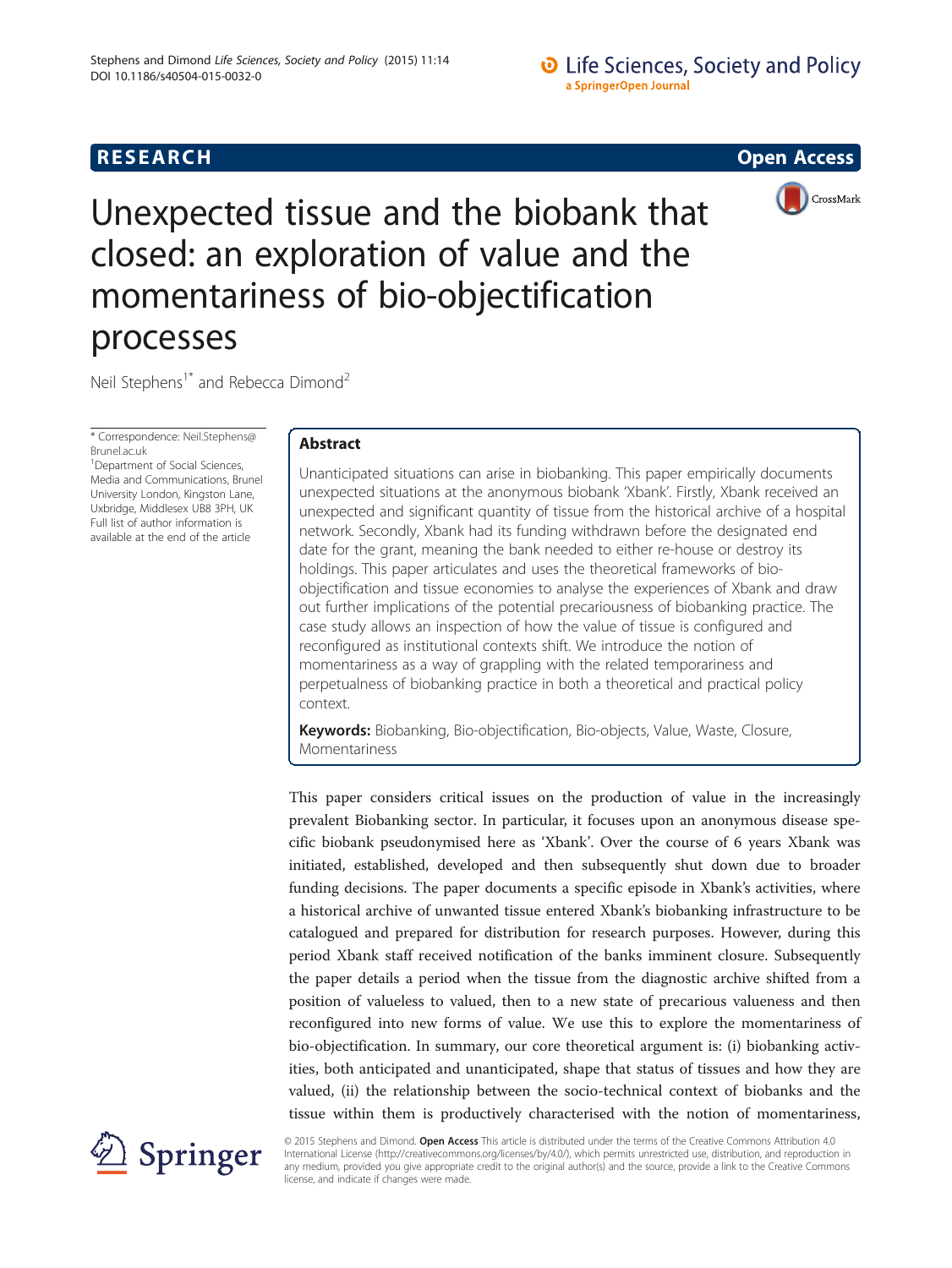that captures both temporariness and perpetualness of status and value, and (iii) combining the theoretical frameworks of (a) bio-objects and (b) tissue economies provides a robust platform for analysing these issues. Our Xbank case study illustrates the precariousness of the value of tissue, and the precariousness of biobanking institutions, as unanticipated events hasten reconfigurations of the status of both.

From a policy perspective, issues of the reconfiguration of the status and value of tissue demand increased attention in the light of work by Zawati et al. [\(2011](#page-14-0)) and Cadigan et al. ([2013, 2014](#page-14-0)) highlighting the under reported and under analysed issues associated with biobank closure. By focusing on these practical issues, our paper makes a contribution to the emergent 'Sociology of Biobanking' (Lipworth et al. [2011](#page-14-0)). However, unlike Lipworth et al's work, which focuses upon patient donor experiences and expectations of donating material to tissue biobanks, our project explores the internal workings of the biobanking infrastructure as a socio-technical accomplishment, aligning disparate objects and actors through a process of bio-objectification.

#### Theoretical approach: bio-objects and the tissue economy

The paper draws upon (i) the bio-objects theoretical framework (Vermeulen et al. [2012](#page-14-0); Gajović [2014\)](#page-14-0) and (ii) Waldby and Mitchell's ([2006](#page-14-0)) tissue economy approach. In doing so it demonstrates the compatibility of these approaches through the careful inspection of a specific empirical case study.

The bio-objects framework focuses upon socio-technical phenomena that can contest and reconfigure the notion of life (Webster [2012](#page-14-0)). Typically this is imagined as a biological material cast within specific institutional relationships. Core to this perspective is a recognition that the status of these material phenomena is most usefully understood as a process – the process of bio-objectification – as opposed to a steady state, as shifts in socio-technical-material relationships change the phenomenon's status. The empirical work presented here provides a clear example of the relationship between status and context. As Holmberg, Schwennesen, & Webster argue:

"bio-objectification processes are not linear or have a specific path-dependency. Bioobjectification can start at one point, go through institutional transformations, come to a halt or be silenced, and then revitalized at a later point. This means that bioobjectification explicitly includes consideration of organizational and institutional processes and the ways in which the governance of bio-objects can bring closure and stability to them, but which is always likely to leave open the possibility of new contestation and debate in the future" (Holmberg et al. [2014](#page-14-0) p12).

Extending this, it is important we recognise that these "generative relations", meaning the connectivities between biological material and the broader economic, social or political contexts, are co-produced with the biological phenomenon through a process of bio-objectification (Tamminen and Vermeulen [2012](#page-14-0)). Indeed, as Eriksson [\(2012](#page-14-0)) argues in the case of the pluripotency of human embryonic stem cells, processes of bioidentification and the generative relations they co-produce are as much premised upon what the bio-object could become (and the institutional processes that will afford that) as the status of the bio-object today. In this paper we capture and augment this perspective through elaborating the notion of momentariness.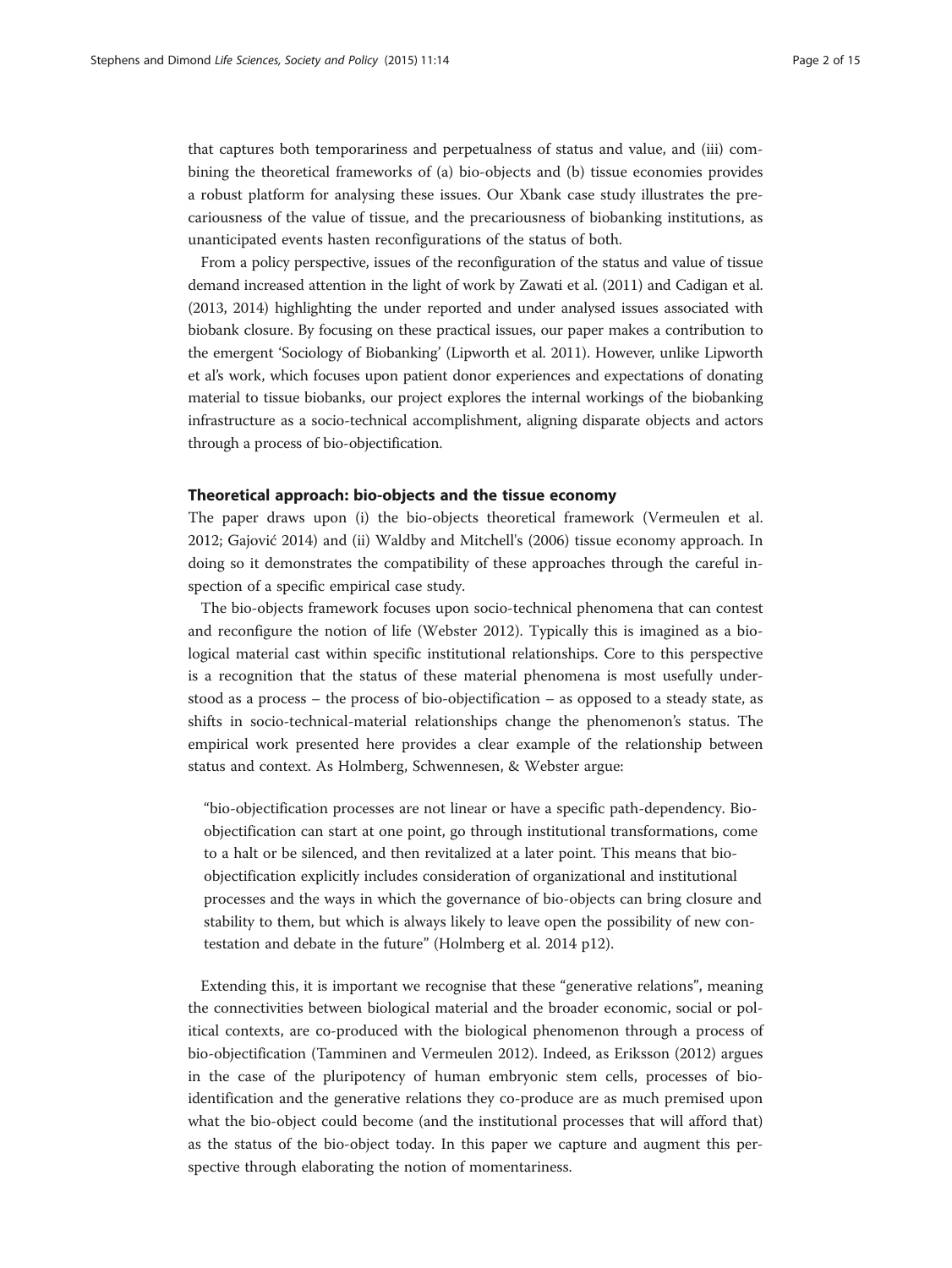We take our lead from the bio-objects tool-kit developed by Webster (unpublished), a framework providing concepts suitable for application by anyone interested in the revealing capacity of the bio-objects approach. Summarising his own argument, Webster states:

"The term "bio-object"… refers to a socially potent biotechnological entity which generates controversy due to its potential challenging of established classifications. The concept thus entails four different dimensions:

- 1. Matter out of place and the process of bio-objectification: Challenging classifications
- 2. Controversy in one or more arenas of society: Challenging social order
- 3. Organizational and institutional processes: Technologies and labour involved, that are sometimes themselves problematized: Challenging 'discovery'
- 4. Bio-identification: Consequences on individual, symbolic and structural levels; changing social relations, the emergence of new categories and identities: Challenging social relations" (adapted from Webster, unpublished, p2).

The first dimension – matter out of place – clearly invokes Douglas' [\(1966\)](#page-14-0) account of how people classify things. Bio-objects cross boundaries, or hover on boundaries as boundary crawlers (Chrupek et al. [2012](#page-14-0)), shifting in and out of the classifications we use to order experience. It is through these shifts between classifications that they become entangled with controversy, as in the human embryo that becomes a stem cell line, or move between statuses of value, as is the case in our empirical study of biobanking. The bio-objects theorist must map these boundary shifts and the socio-technical relationships co-produced. Controversy is itself Webster's second dimension, and his toolkit urges the analyst to document how controversies are formed and contested, made robust or silenced. The third dimension reiterates the earlier point of the centrality of institutional processes and their co-production with bio-objects. But perhaps most importantly, Webster's account introduced the fourth dimension, the notion of bio-identification, to the theoretical framework. The term refers to moments when the identity of a biological phenomenon is stabilised. As our empirical work will show, it is key to retain this notion of bio-identification as momentary (sometimes prolonged) as opposed to a step change in status because bio-identification can, and sometimes does, become undone as the sociotechnical arrangements with which they are co-produced shift.

Within this broader Bio-objects framework we also embed the work of Waldby and Mitchell [\(2006\)](#page-14-0) and their exploration of the tissue economy. The tissue economy is "a system for maximising [tissue's] productivity, through strategies of circulation, leverage, diversification, and recuperation" (p31). They develop Callon ([1998](#page-14-0)) to articulate the work of biobanks and other actors within the tissue economy to entangle, disentangle and re-entangle tissue within different socio-cultural contexts and mechanisms of exchange, using the passage of human embryonic stem cell lines into the UK Stem Cell Bank as an example.

Elsewhere we have explored these entanglements and re-entanglements based upon empirical evidence collected at the UK Stem Cell Bank (Stephens et al. [2008](#page-14-0)). In this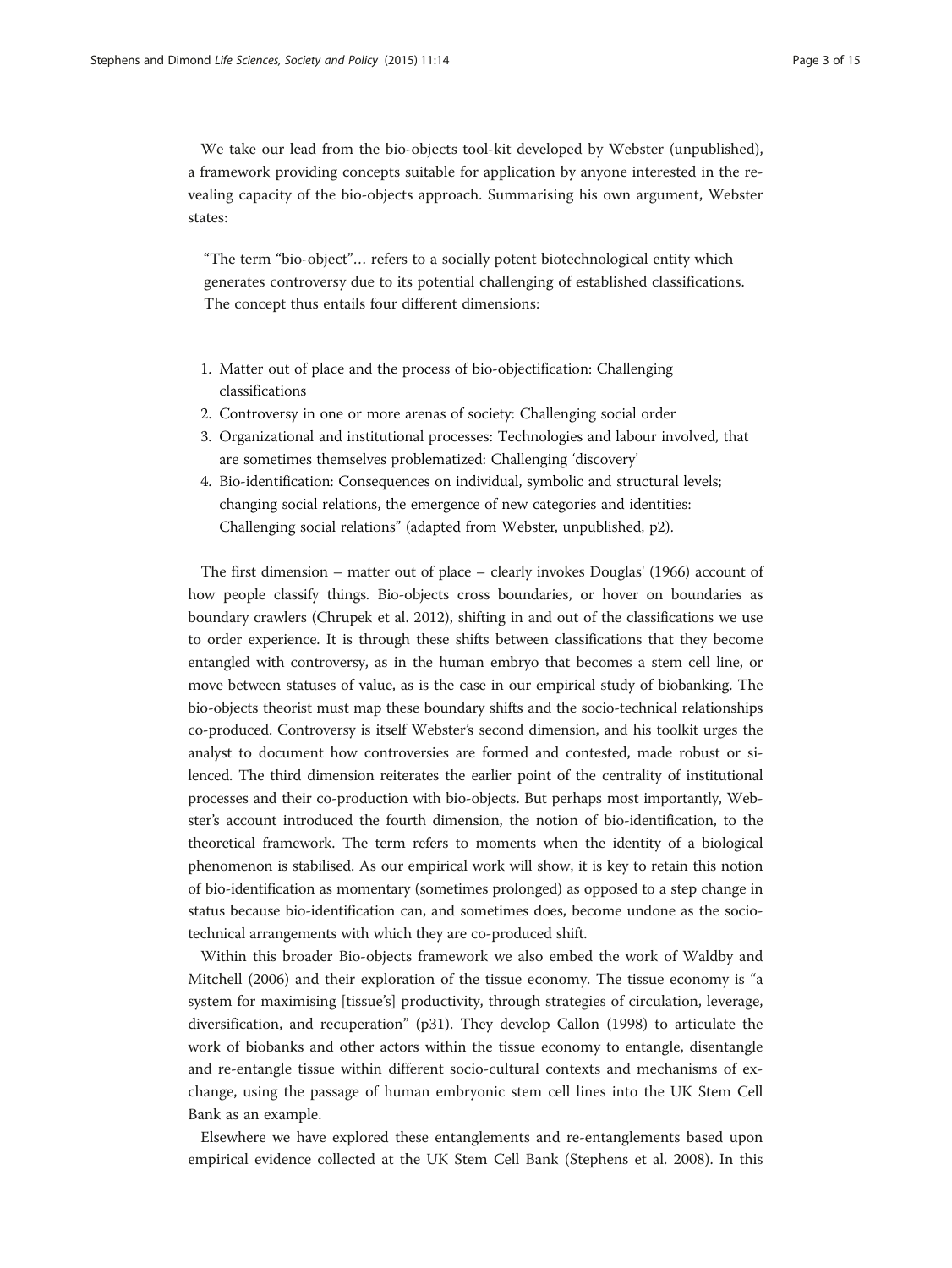paper we extend this analysis by bringing empirical scrutiny to Waldby and Mitchell's conceptualisation of waste, as embedded within the bio-objects framework, through an inspection of the multiple entanglements of tissue as waste and value at Xbank.

Waldby and Mitchell argue that waste is present in any economy. The construction of particular material as waste is always related to its position within a constellation of values and network of exchange. Showing clear synergy with Webster's (unpublished) account of Douglas [\(1966\)](#page-14-0), waste is understood as matter out of place. For Waldby and Mitchell, waste is always circulated from being unprofitable objects into potentially profitable contexts. Their examples include babies' foreskins, cord blood, and cancer tissue as instances of waste becoming valuable. Waldby and Mitchell use the term speculative biology to capture the manner through which waste produces value via the capacity of tissues to open the possibility for new and unexpected forms of value. Biobanks like Xbank exist to maximise the opportunity of this speculative biology by cataloguing and making visible otherwise locally collected and invisible tissue to broader demand from research professionals. In doing so they are key institutions in bio-objectification processes.

Another important element of Waldby and Mitchell's framework is a recognition that human tissue is frequently overdetermined in that tissues can be simultaneously subject to multiple, often competing, regimes of value. Each competing regime articulates a different configuration of the tissue's meaning and most pertinent features. Moments of contestment between multiple regimes of value can provoke controversies that challenge the co-production of a tissue's value and the socio-technical arrangements that support it. The movement of tissue across both physical and symbolic locations involves "hierarchizing the values associated with tissue productivity" (Waldby and Mitchell [2006](#page-14-0) p31), bringing further tension between competing regimes. Later we expand upon this with the example of competing value regimes placed upon a patient's tissue by the patient, by a hospital holding the tissue, by Xbank itself, and by potential researchers. The case study will also make explicit the relatedness of the regimes of value of the bio and the non-bio through making clear the role of material things – paperwork, boxes, and buildings – in processes of bio-objectification.

This paper works to show the compatibility of the bio-objects and the tissue economy approach through their synergetic application to our Xbank empirical case study. We also augment these ideas by highlighting the momentariness of bio-objectification. Importantly, we retain the dual meaning of momentary as both of lasting only a moment, and to be occurring at every moment as a form of the perpetual. In doing so we highlight both the contingency and continuity of bio-identification within the tissue economy.

#### Methods

The paper is based upon data collected through 14 interviews with six individuals conducted over a three year period, as well as observational research conducted at Xbank organised events. Since Xbank only had four members of staff for most of the data collection period this represents a detailed dataset. The individuals quoted remain anonymous, as does the identity of Xbank, all institutions it has worked with, the exact times and dates of events described, and the specific disease focus it operated within. This level of anonymity is a requirement of the access that has been negotiated to the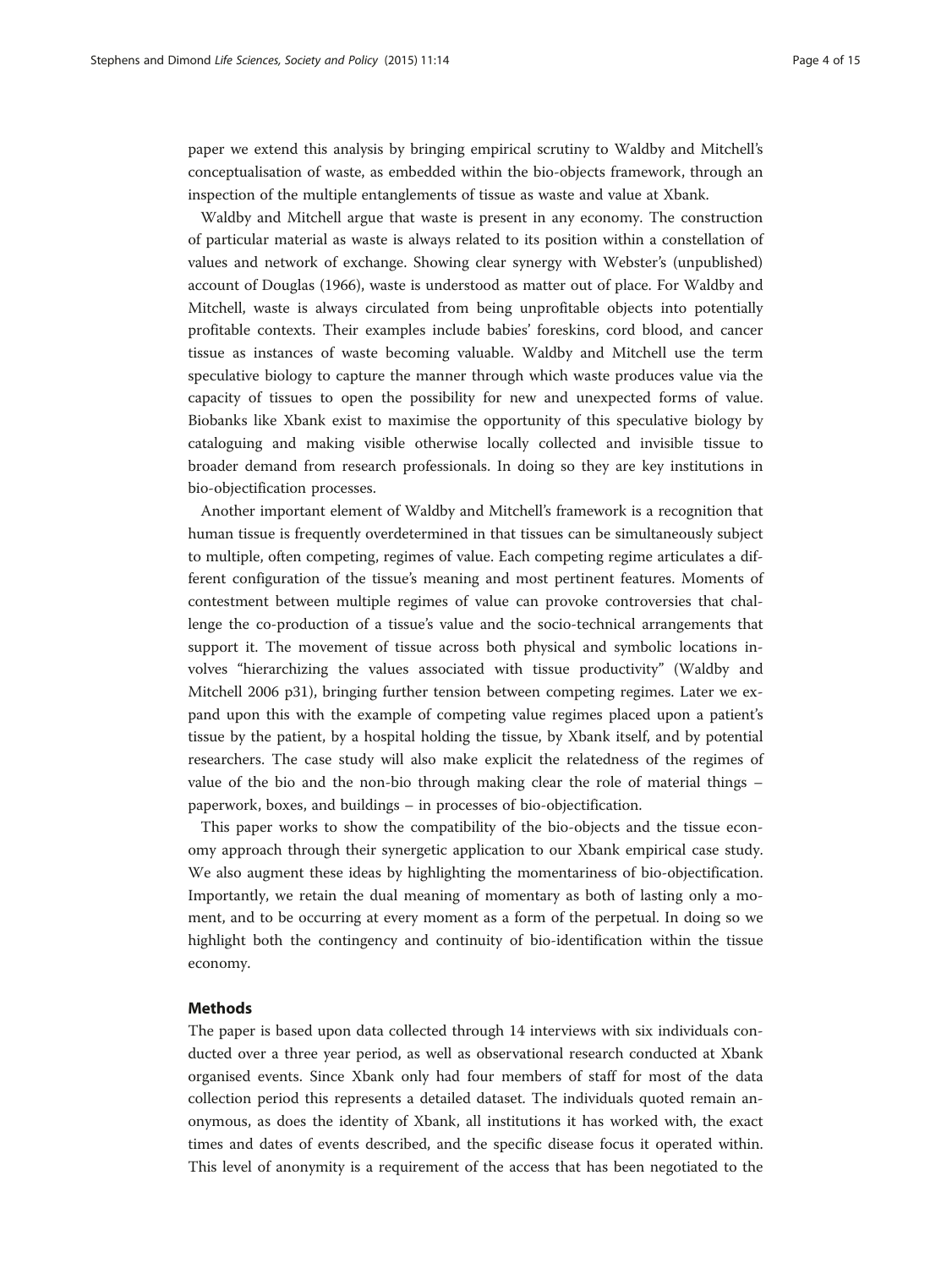site. Occasionally interview quotations have been edited to assure this anonymity. The interviews were conducted by Stephens and subsequently coded by Dimond and then analysed and written up by both. Key to our message is the situated labour of biobanking work in bio-identification, so we use detailed interview extracts to evidence participant accounts.

#### Bio-identification at a functioning biobank: taking in tissue at XBank

Xbank was funded by three charitable and governmental organisations. It was intended to address bottlenecks within the national movement of quality assured human tissue towards researchers working in a disease specific context. New emphasis on tissue flows following increased attention on ensuring their correct ethical guardianship had mounted in the preceding decade leading to restricted exchange under new regulatory scrutiny and bureaucratic accountability. Xbank was intended to address this by forming networks with hospitals and embedding staff within them to collate tissue and blood samples that had been deemed as ethically sourced to be logged within their computer systems and centrally stored in Xbank's biobanking facility. Xbank were also charged by their funders with developing best standards within their disease specific field of biobanking and lead on sharing those standards via a newly established disease specific biobanking network. While continuing to engage in working with hospitals, Xbank were contacted by a regional hospital group based in a large city, here pseudonymized as 'Ytown', about a significant quantity of human tissue taken for diagnosis that they had collected over the last 100 years that was stored in a building that was due to be demolished:

Senior Manager: "One significant collection we have is this diagnostic archive from the entire hospital collection from Ytown from about the turn of the last century up to about 1978. Now it is uncatalogued, it's massive, it's very diverse and it was destined for destruction… we kind of rescued it from the fire so to speak. In the belief that someone would be able to get some use from it".

This was tissue that had had ontological significance at the period of collection. Between 1900 and 1978 when this material was removed from individuals undergoing treatment it had a stabilised bio-identity as diagnostic material deemed valuable to understand the individual's health condition and potentially that of family members, and was typically valued as such by both patient-families and hospitals. However over time, for the hospital, this material became clinical waste and matter out of place (or matter without a place as the building was due for demolition), losing some of its ontological significance and value. This given, it did not fully become ontological waste for the hospital. While the tissue did lose its use value it remained worthy of regard and recognised as potentially valuable in other contexts as evident in the hospital's efforts to circulate it further through the tissue economy. We do not know what difference the passage of time had on the ontological status of this tissue in the patient-families regimes of value, but it is clear that by this point the tissue's entanglement in the economic-property relations of the land, the building, and the hospital afforded priority to the value regimes of the hospital. The tissue had outlasted the organisational and institutional processes core to its bio-identification as the co-produced productivity of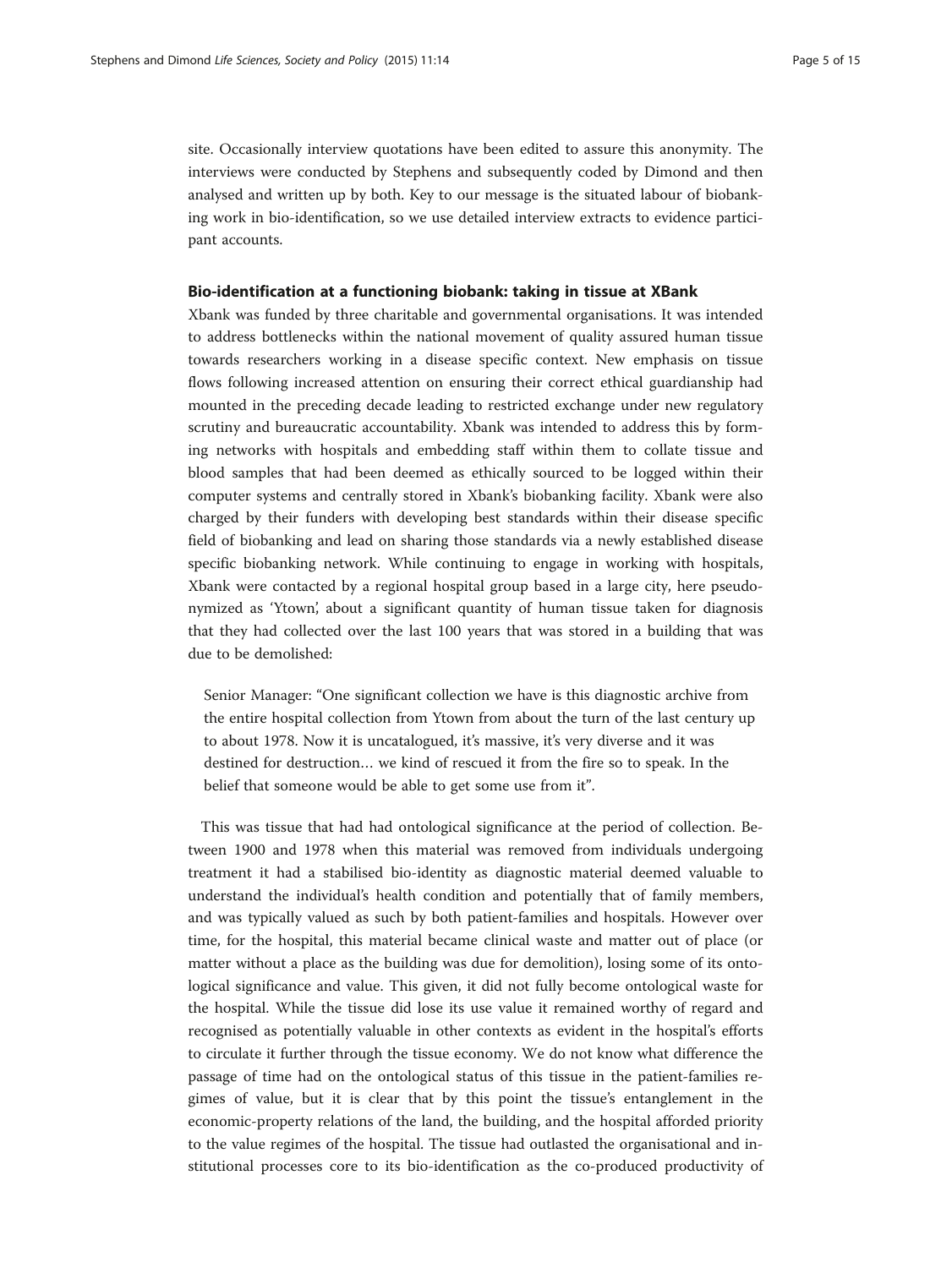the tissue and the building that housed it declined relative to the reuse value of the land. The prolonged momentariness of valued tissue and valued tissue storage facility came to an end.

The relationship between the value of the tissue, the value of the building storing it, and the value of the land it was built upon, evidences the connectedness of the value of the bio and the non-bio. It also highlights the presence of multiple regimes of value as the tissue was ascribed worth by both patient and hospital. The work of Xbank substantiates a third regime of value, as Xbank conducted the speculative biology of attempting to re-entangle this tissue as exchangeable and valuable for research. As we shall see, this endeavour would require significant labour, networking, and bureaucratic and promissory work.

In order to be suitable for exchange within the tissue economy, this material would need to be logged within standardised forms of bureaucratic accountability that placed the material within visible sets of order (cf Eriksson and Webster [2015\)](#page-14-0). This would prove quite a challenge considering the quantity and condition of the material as it entered Xbank:

Manager 1: "We've got materials from this diagnostic archive, 300,000 specimens. A roomful of paperwork and three 18 tonne lorries carried all the specimens and paperwork from Ytown and offloaded it, the paperwork came here because it's got patient identifiable information so that's within our control, the samples are all at [a hired sample storage space]. It was just unloaded from the lorries into their workshop, and it's unsorted, it came from a number of different hospitals in Ytown. I got a spreadsheet saying, blue label with pink stripes is from this place, and all needed sorting out".

However, just as the tissue had arrived, staff at Xbank were informed that their funders had decided they would not continue funding Xbank beyond its initial five year grant. The funders felt Xbank had not collected enough tissue through the anticipated route of patient donations freshly collected via their hospital networks in the time allocated. Initial plans written during negotiation with each hospital had suggested a certain level of tissue flow into Xbank. However practical collection issues within the hospitals had led to significant under performance. Essentially Xbank was not collecting enough tissue at high enough speed and the funders decided that, in a context where other biobanks in the disease area existed within the country, there was no need to continue funding Xbank's active biobanking work (cf Stephens and Dimond [2015](#page-14-0) for an extended analysis of Xbank's closure).

Despite this blow, the funders did not decide to shut down Xbank altogether. Instead they suggested that what had been Xbank's secondary function, to develop best standards and form a UK wide disease specific biobanking network, was proving successful, and Xbank's remit should be reconfigured so that this became their primary and only focus. Developing best practise is significantly cheaper work than active biobanking. After redundancies and significantly decreased spend on the infrastructure required to handle tissue in controlled conditions the remaining budget could cover the costs for Xbank to continue to function in this new role for around two more years.

This was a significant moment of institutional reconfiguration for Xbank. The workforce was cut by more than half and their goals significantly reconfigured. As part of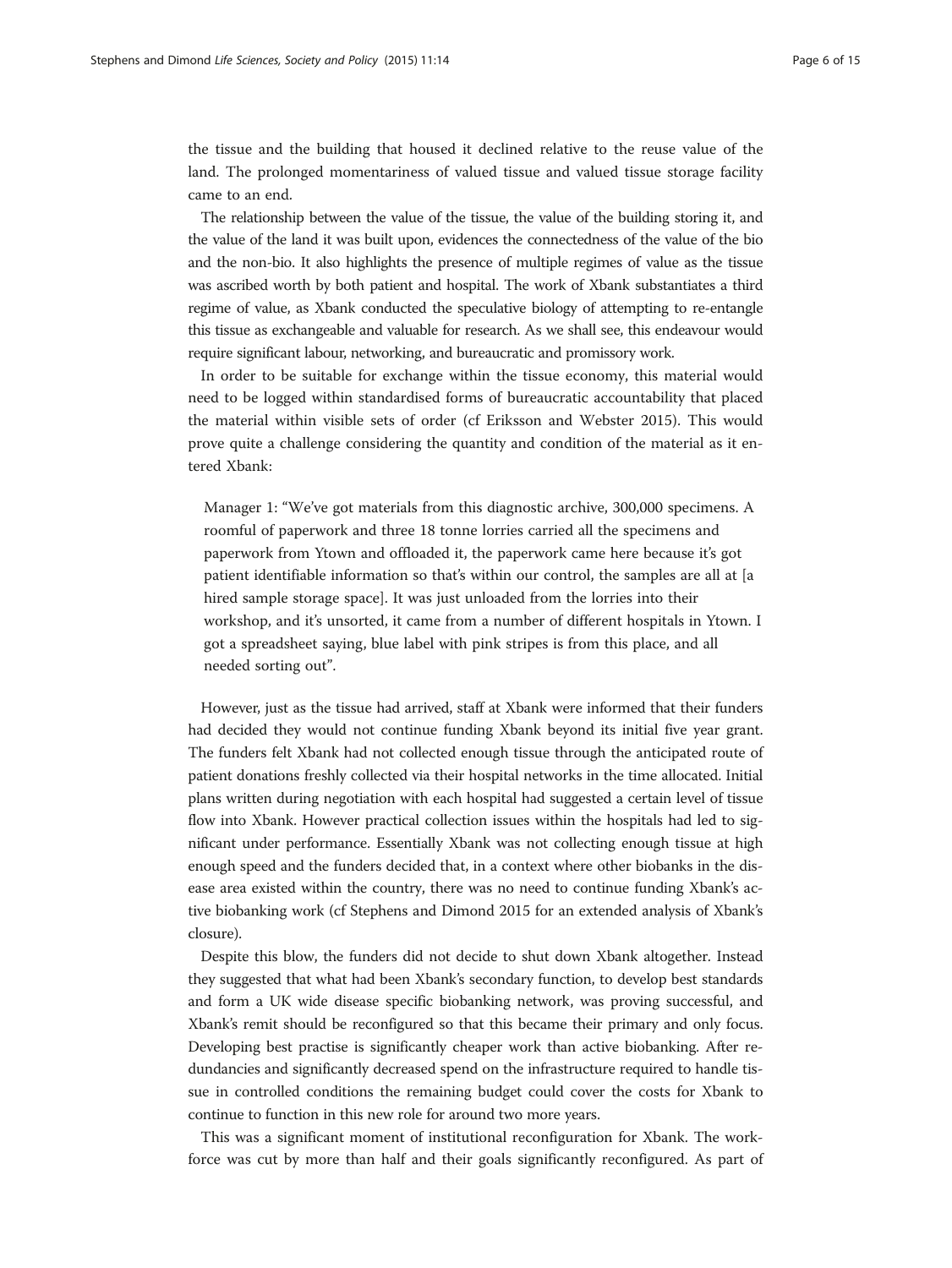this the current collected tissue needed to be redistributed or destroyed. Most of the tissue collected from contemporary patient-donors undergoing treatment in hospitals was returned to where it was collected. However, the biggest quantity of tissue held by Xbank at this time was the Ytown diagnostic archive. Xbank would now have to formulate mechanisms for further circulating this material within the tissue economy.

# Seeking value after the cessation of biobanking activity

The significant quantities of material from the Ytown diagnostic archive held at Xbank still needed to be sorted. It now also needed to be moved on from Xbank. The institutional reconfiguration of Xbank had once again placed the bio-objectification of this tissue in jeopardy. Previously the credibility and presumed institutional stability of Xbank had positioned this tissue, through Xbank's role as speculative biologists, as of value or as of potential value to someone else. The reformulation of their role by their funders meant Xbank could no longer act as an institutional location safeguarding and entangling this tissue within networks of stable supply. Instead, Xbank needed to find new mechanisms for transferring this waste into tissue commodities in new institutional contexts with new promissory narratives; otherwise it would be re-entangled within networks of waste. Essentially for Xbank this meant finding a new home for this tissue.

This was a challenge for Xbank to arouse interest in sufficient individuals and institutions who have the logistical capacity to cope with this quantity of material:

Senior Manager: "If all of a sudden we had lots of people knocking on our door saying 'yeah we want those samples' then it would be a major exercise to go extracting them from this massive resource. But I would be quite confident that if that were the case I would say to the funders 'look people are interested in these', then they'd be saying 'okay well let's hold onto them until we've served their interests'. It's in the absence of interest that we have a deadline to dispose of them and at the moment we've got pretty limited interest, which in itself is interesting because of course we're always being told there aren't enough samples, or we're being told access to samples is difficult and you know as you'll see from that leaflet we've been pretty open about we've got them, 'come and get them' you know. If you've got an ethically sound use that isn't going to cause great problems, they're here for the having, just let us know and come and get them. People haven't been beating down our doors".

The interviews conducted at the time of the quotation above demonstrate a lack of confidence that up to that point research institutions genuinely had an interest in taking this material on. However, Xbank continued to present the tissue as valuable, hoping to inspire external bodies to take on their holding and provide the institutional and bureaucratic contexts that could make this claim to value more robust. In practice, this resulted in a targeted advertising and awareness raising campaign:

Manager 2: "[We wanted] to not pretend that they're anything other than they are, which is a diagnostic archive, and they're paraffin embedded samples and we can't kind of guarantee the quality of them, but we do need to find an eye-catching way of attracting attention. So we developed a slide for use at conferences… an e-flyer that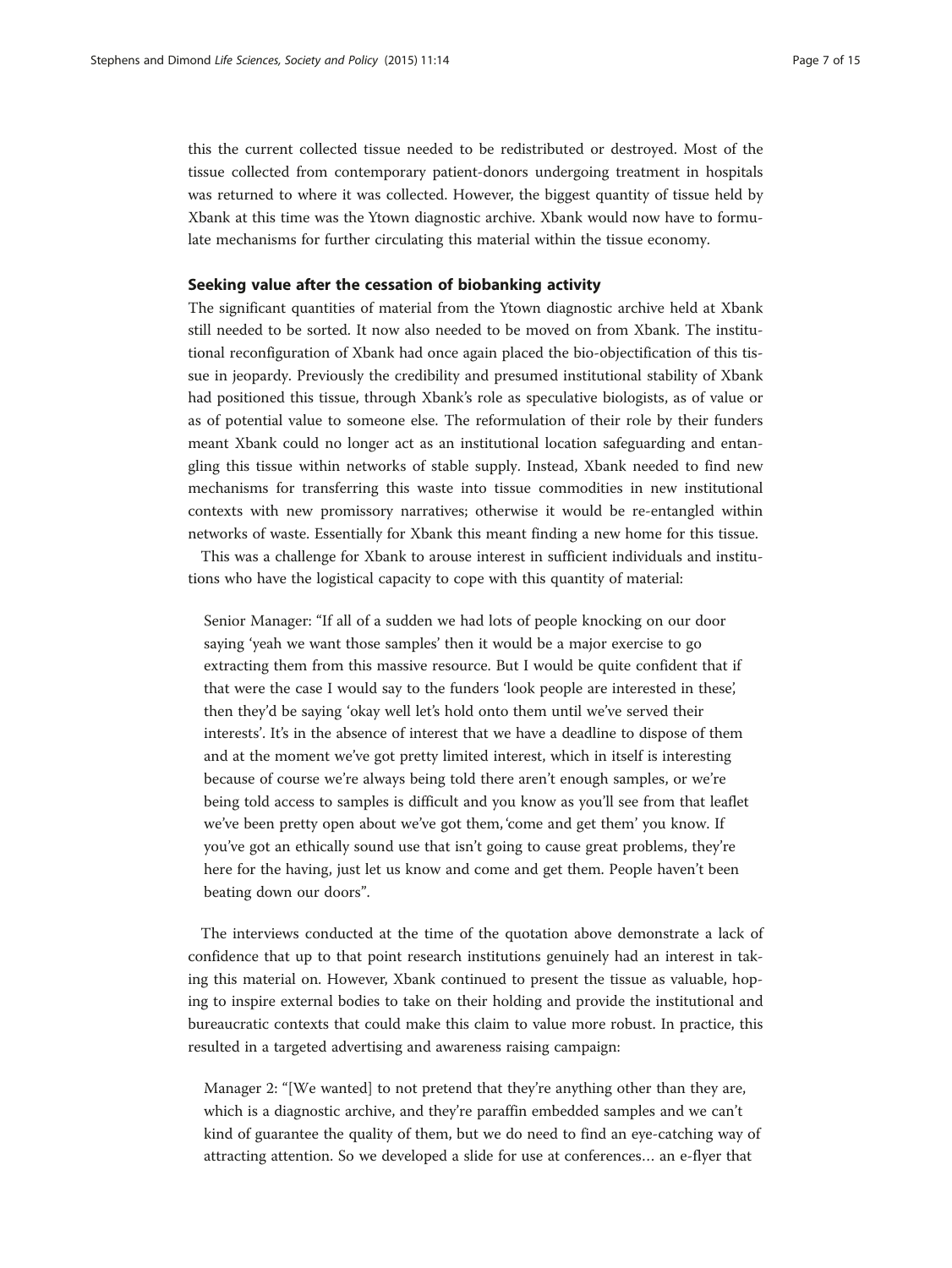we sent out actually on Monday, to a list of people who attended our January meeting… used some of our contacts with some of the other clinical trials networks to distribute to their membership…"

Interviewer: "Did you consider other ways of trying to communicate?"

Manager 2: "We did and we considered whether or not to do anything with the media, a press release or something like that, and we just felt that actually the tone of that kind of a communication was very difficult to get right and that it was much better as a direct contact between us and potential researchers than make it look like… it's a kind of garage sale… you just have to be quite careful about how we did it".

This quotation demonstrates the perceived importance of nuanced representations of both Xbank as the provider of tissue and the context of the tissue itself. Judgements were being made about the appropriateness of particular mechanisms of awareness raising to specifically position the potential of disentangling and re-entangling this tissue in outside bodies' own institutional arrangements.

Despite the initial scepticism noted above, within 5 months the awareness raising campaign had proved more successful than some members of Xbank's staff feared it may be:

Manager 2: "The first thing probably was promoting the samples… And it's interesting because we sent out in a few emails to our distribution list [and] a couple of other circulation lists. And then [one specific email list] and literally within hours of them sending it out, we got masses. We got loads of replies… something like fifty five enquiries… So we logged them all and we sent people information about the collection and how we would have to go about searching for their samples. We had a couple like saying 'I'm interested in eyes. Do you have any eyes?' [Laughing]. No we don't because it wasn't an ophthalmology centre and so things like that. So we checked with [the Senior Manager] are we likely to have X or Y? Some people we just sent an immediate 'sorry we won't be able to help' and other people we said, 'yes we probably will have those in the collection. It's a paper search because they're so old and this is the sort of timescale. If you're interested in taking it further look at our access policy which was on the website, the pricing policy which was on the website, and fill-in the application form and then we'll take it further but you have to formally apply and then we can take it further'. And out of those people I think fourteen completed a formal application. And so Manager 1 is at the moment going through trying to find those samples for people. So yes it was good. So we realised that people are interested in paraffin fixed sections".

This quotation demonstrates the importance of locating tissue within specific social networks in the production of value and locating the tissue within specific interest cohorts of speculative biology. In the context of biobanking it is these mechanisms that are core to the co-production of generative relations and bio-identification. The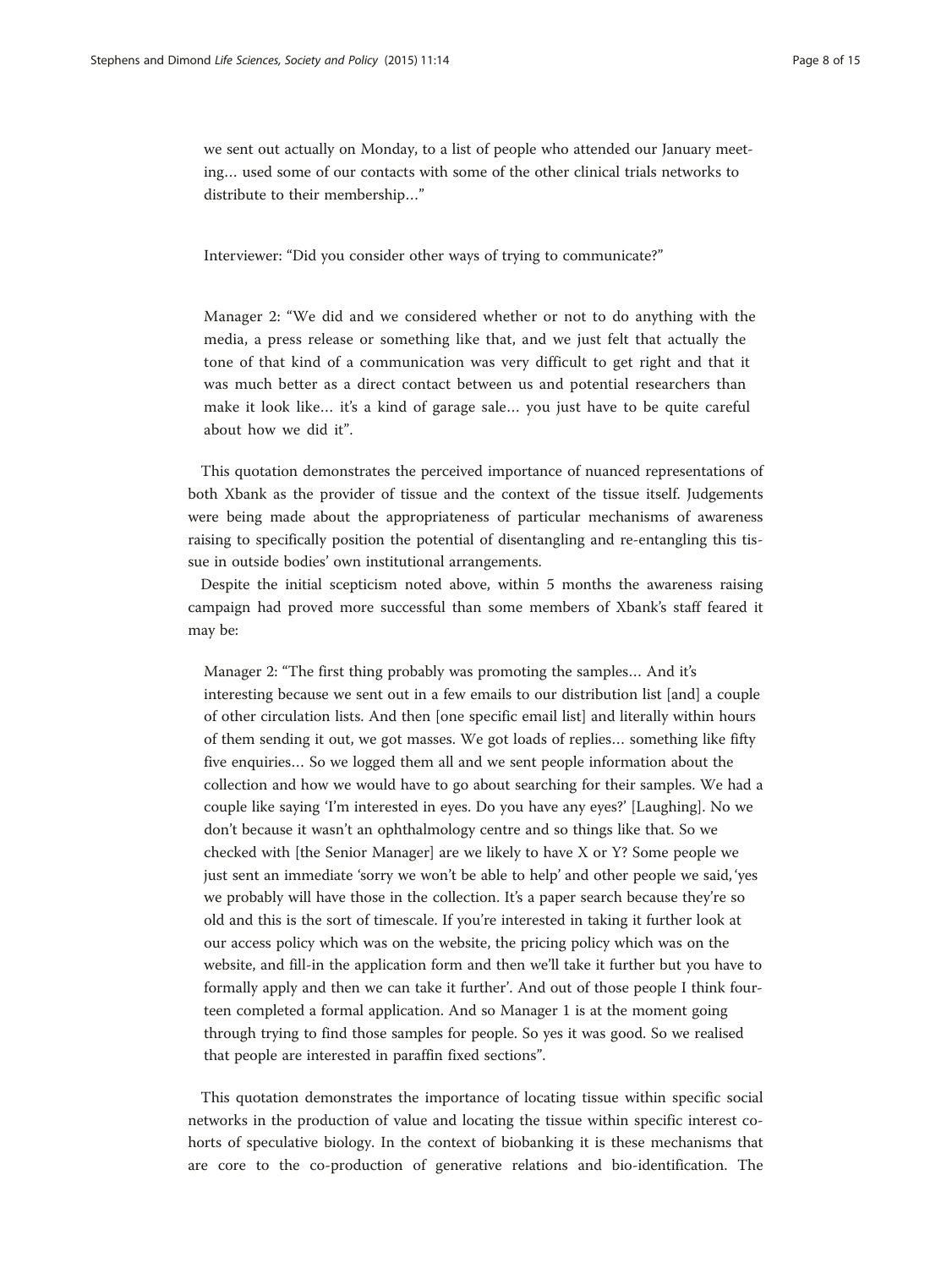awareness raising campaign initiated a process of ongoing negotiation and alignment between specific subsections of the larger tissue collection, with specific sets of interests and logistical capabilities within the broader networks of disease specific biobanking and research in the country. The importance of bio-objectification as a process based on momentariness is clear here as both the temporariness of status and value premised upon contingently configured socio-technical alignments, and the perpetuity of recycling value and waste articulated by Waldby and Mitchell ([2006\)](#page-14-0), is apparent. The role of timespans in momentariness is clear in this account from the senior manager:

Senior Manager: "In terms of the Ytown diagnostic archive set that we've got, then again, with Manager 2's communication skills, I think we got more than 50, almost 60 expressions of interest, it turned into 14 proper applications. We facilitated 1500 cases going to [a new disease specific biobank]. And we're trying at the moment to find appropriate cases to fulfil the requests of these 14 other investigators. As a consequence the archive itself effectively has had a stay of execution to the end of May. If there had been no interest we would have destroyed it by now. After which it probably will be destroyed and I think that's a bit of a shame. But we can't financially sustain it, it costs us about  $\epsilon$ 2000 a month to keep this stuff. And without there really being a real steady trickle of interest in it, then I think its time is up".

The success of this networking activity and the sharing of a promissory narrative around the value of this tissue was used by Xbank staff to convince their funders to continue funding Xbank's holding of this material while the subsequent labour of cataloguing and entangling the material within systems of bureaucratic accountability commenced. Importantly these bureaucratic records are new records, the systems of documentation of the moment. The historical documentary records passed a different path:

Senior Manager: "I suppose what bothers me even more than the actual physical samples is we've also got all the paper records. And collectively, the paper pathology records and the samples together, represent the accumulated health history of the city of Ytown through all its various hospitals, over a period of about 100 years. And I'm almost gobsmacked that nobody is interested in that. We have offered the paper records to a national archive, they're not interested. So the paper records that contain identifiable information will have to be destroyed".

As we will see in the next section the tissue and the paperwork, quite literally made of paper, requires maintenance and ratification to ensure the ongoing entanglement of this once waste material in processes of bio-identification.

## Sorting the collection: value as bureaucratic accountability and exchange

The tissue now took on a form of value. It was wanted and new sets of expectations and promissory narratives were being formed around its use. Yet the tissue still needed to be collated in a form suitable for continued exchange within the tissue economy. Achieving this required the continued labour and skills of the Xbank staff to respond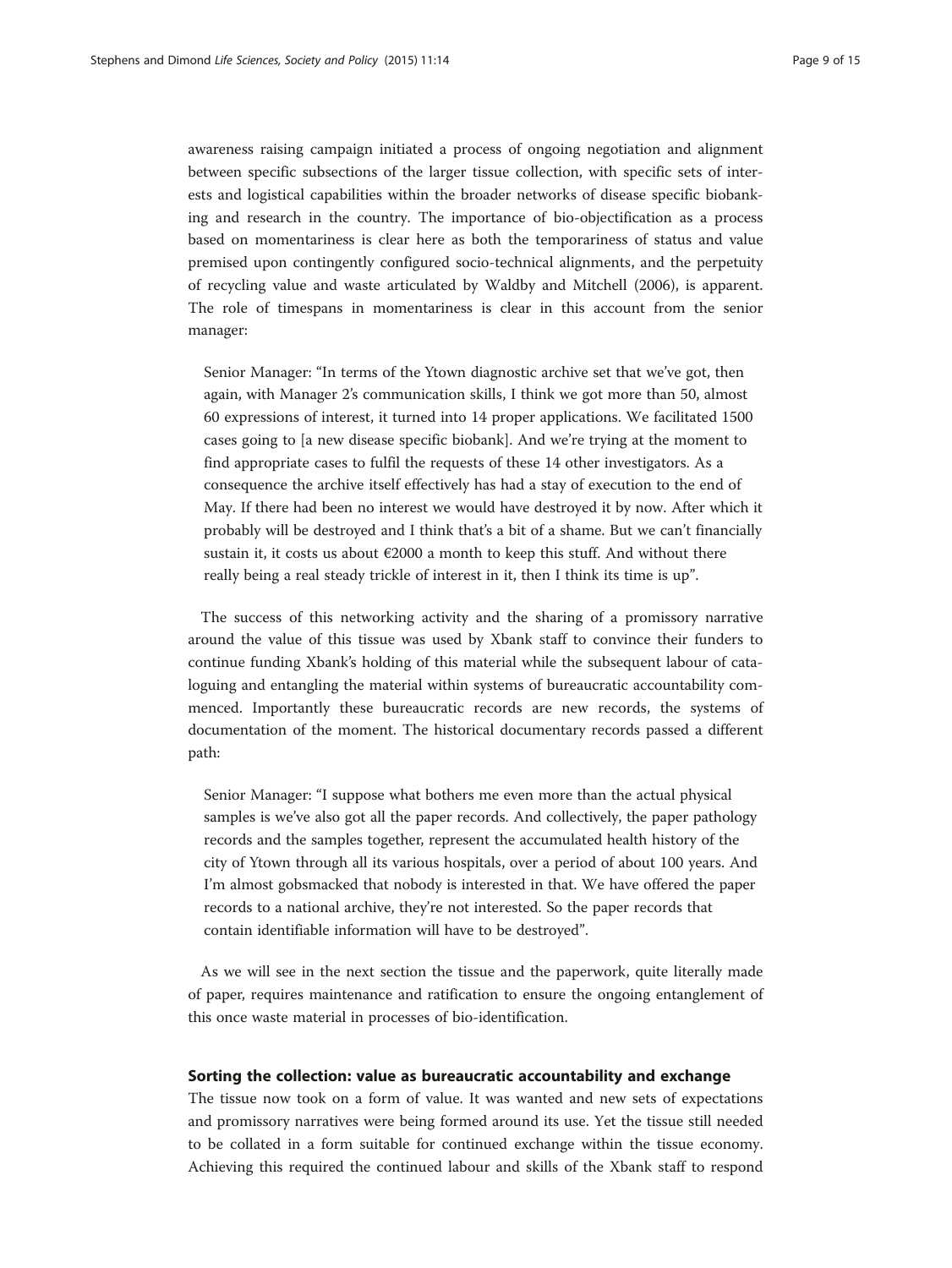to the condition of material that had lost its ontological significance within the Ytown hospitals, and allowed to lose the work of maintenance and care that is required for bio-objectification in biobanking. The extent of this loss of care is evident in the following quotation:

Manager 1: "So I went to the storage site and made sure I could actually find the blocks that went with the reports. I haven't done that exhaustively but I know where the blocks are and I can pull them out. But I found that the way the samples had been transported, they'd been transported in filing drawers. All the recent samples are in cassettes; little plastic, solid blocks that you place the tissue in, fill with wax, and then you get the three of them together. The wax with the sample and still in this plastic; very easy to file standing up. They're all the same shape, they're designed to fit one inside the other, so beautiful filing, all in order from about 76 onwards, which is only 2 or 3 years of our collection. Before that, it's just the wax block and the labelling with the wax block is a bit of paper embedded in the wax. Now that ain't easy to read, and a lot of those drawers appear to have been shaken around. I'd describe them as they look like someone's taken the drawer out, tossed it in the air, and just caught the blocks wherever they could! You know, like tossing a pancake; they're all over the place. It's really difficult to find a specific block in that lot. And that's part of the reason I went for the more up to date samples, because they're in cassettes. They're beautifully in order and it's easy to pick them. Where I wasn't able to find a number of samples in the past few years, I have on a couple of instances gone back through the drawers and just tried desperately to find them. It's just not productive of time. You know, you can spend a couple of hours finding one or two samples in the drawer".

The value relationship of bio and non-bio is evident in this account of the cassettes, the wax blocks, the labels and the draws, as different material forms afforded different levels of access to the tissue block sought. This ongoing ordering of tissue became a necessary pursuit for the staff of Xbank as they dealt with dusty cassettes and unordered wax blocks of tissues with differing levels of comprehendible labelling. In addition to the physical work of ordering the tissues, further expertise and labour was required, not just to find the material, but to find out what it was:

Manager 1: "Okay, practically in our situation, four of us working here; there's only really [the Senior Manager] and I with any technical knowledge and she's the one who's the expert… so practically what I did was I produced a database of who wanted what; what criteria they had written down, what special requests they had – don't give us any post mortem tissue or I need normal tissue linked to this [specific disease]… So I typed up what they'd written, took it to [the Senior Manager] and said I'm going to start looking for these. What other terms should I be looking for, what are the synonyms, and bounced it all off and got her advice, added all that to my database. And then had to decide where I was going to start looking for them… I've realised that [the Senior Manager] is going to have to sit down with blocks and slides and a microscope and try and identify which of them is exactly what we're looking for to send off to the researcher".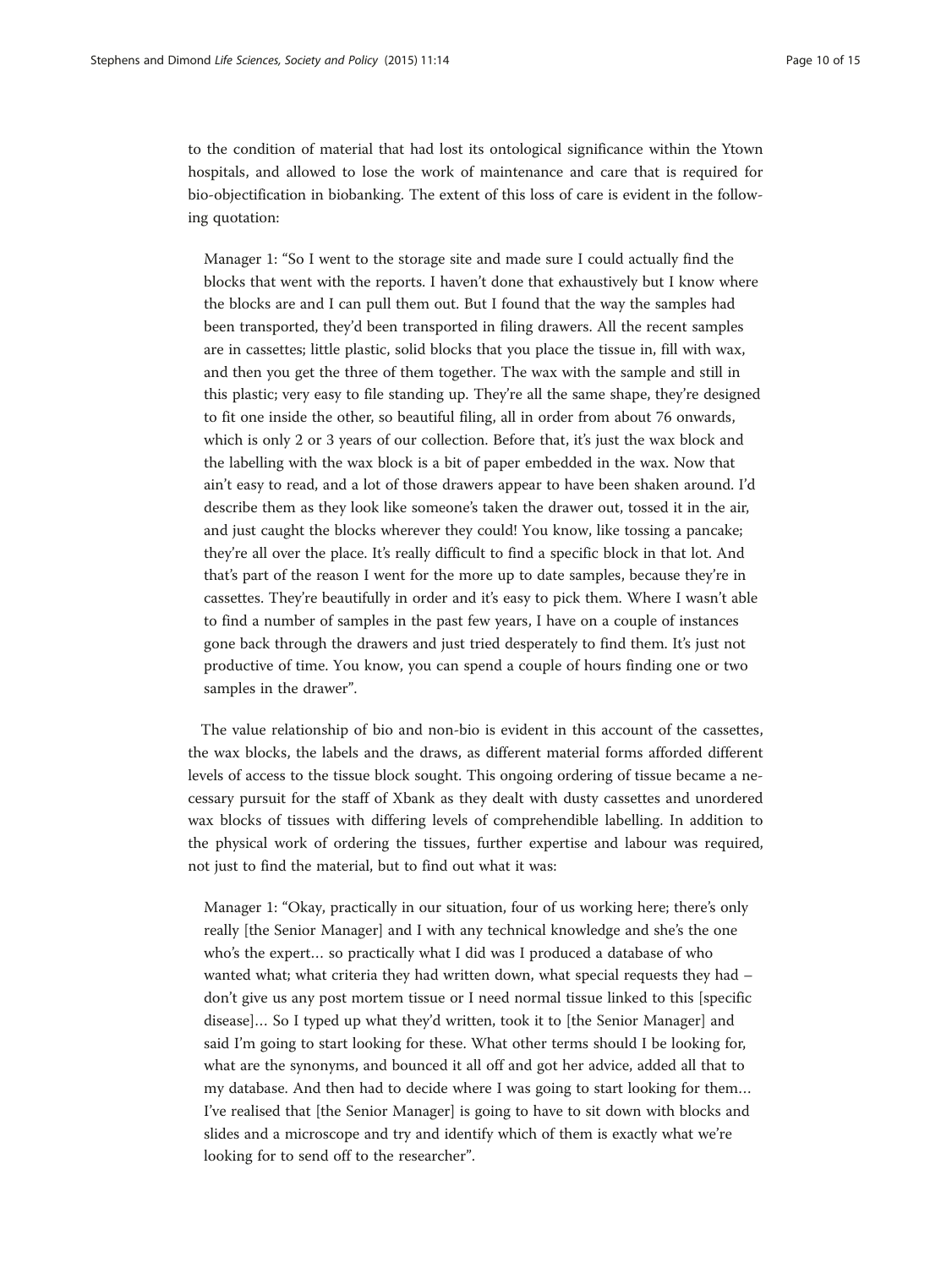Ordering represents familiarity and expertise within systems of cataloguing. Such systematic positioning of this tissue is essential to its ongoing bio-objectification. Beyond cataloguing and identifying the tissue itself, the initial records which initially catalogued and identified the tissue needed to be catalogued and identified themselves. The condition of these documents, again, posed significant challenges for Xbank staff:

Manager 1: "What they tend to do is collect up the records over a year and then get them bound. So the binders themselves are falling apart and the spines are turning to dust as you touch them and you need a lab coat and gloves to go in the room, possibly a mask to keep the dust out of your lungs. But in terms of actually reading and extracting the data, it's all there. There's a few that have been in a basement in a mortuary and got wet, which are more difficult to deal with. And some of them are carbon copies; like literally old-style carbon copies so they're all a bit fuzzy. But they are histology reports so the terminology is familiar and even where you can't make out every letter in the word, you can understand what it is they're talking about. And you can pick out what you want… And the numbering system that all the different hospitals have used for the blocks is the same – well, is often the same. So on the 1st of January they start at 1/78; 2/78, so if we've got samples from five or six hospitals, we'll have five or six labelled 1/78. And it's knowing which hospital they came from that enables you to find the right report to go with it".

The passage of time had led to the loss of ontological significance of this tissue, and with it a progressive breakdown of the systems of maintenance that had retained the systems of bureaucratic accountability that made the tissue valuable. Xbank had to address this passage of time to the extent that in some instances they had to recreate the technological environment in which the tissue had initially been collected:

Manager 1: "There's a local museum that the library put me in touch with, and I went and talked to them and they're prepared to lend us their microfiche reader to bring back here. It will mean projecting the microfiche onto the screen and then taking a photograph of it, and then putting it back into the computer and using that to generate a report for the researcher. So again, it's a complicated and time consuming way of doing it".

The case of the microfiche reader demonstrates the socio-technical form that institutional processes take. The moments of bio-identification of the tissue as diagnostic brought with it certain constellations of specific and generic technologies that needed recreating in this work of re-entangling value. Once subsections of the tissue had been ordered and subsections of the paperwork had been ordered, the two needed to be positioned in alignment via an explicit mechanism for identifying which paper records related to which tissue samples.

At this point in our account the tissue from the Ytown diagnostic archive has gone from a position of value as something that directly benefited the health status of the patient to something that had lost its ontological significance over time. When initially donated to Xbank a new speculative biological value was associated with the material via Xbank's own guardianship, entangling it within their own status as a stable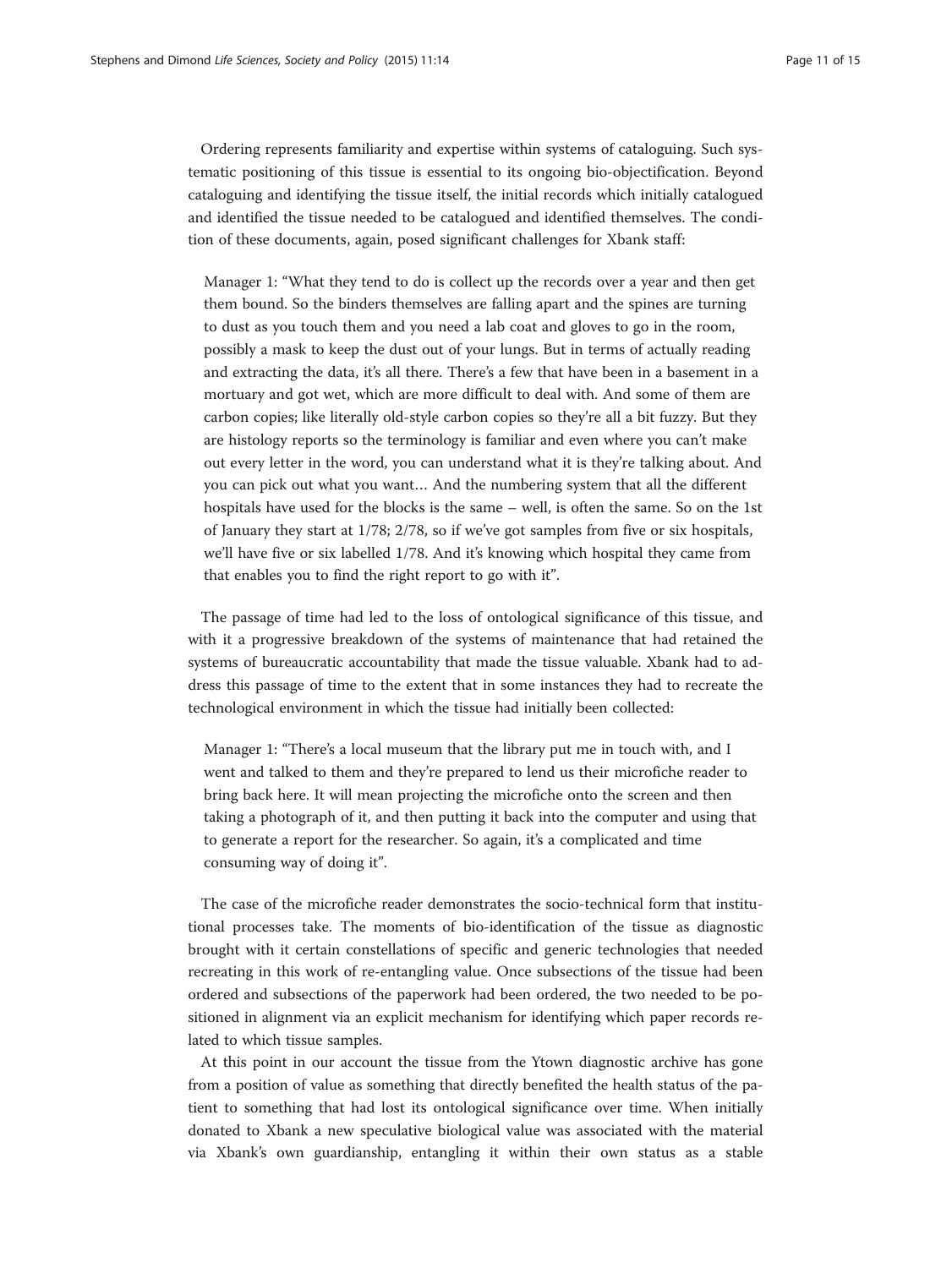institution and their promissory narrative of providing quality assured tissue for research. The subsequent cessation of biobanking activity at Xbank then undermined this newly created value by removing Xbank's institutional stability that had lent support to the process of bio-objectification. The subsequent successful awareness raising campaign, the processes of negotiation aligning external institutions' needs from particular subsections of the tissue collection, and the sorting and labelling labour engaged in by Xbank staff, brought new forms of value to the tissue held within their soon to be dismantled Biobanking infrastructure. However, to substantiate this value, the tissue would need to leave the newly precarious and transient space of Xbank's Biobanking infrastructure and be passed on to new custodians.

# New sites of speculative biology: moving tissue out of Xbank

The majority of requests for material arising from the awareness raising campaign were for relatively small quantities of tissue from perhaps five cases to around 250 cases. By some degree the biggest accession of this material came from a single newly established biobank. This group recognised the potential of this tissue collection to form the initial basis of its ongoing donations of further material, which would provide a substantial basis for its holdings. However, taking such a quantity of material would also prove a significant activity on its own:

Manager 1: "Two guys from [the new biobank] came over; stayed for a week, went through the records, picked out the samples that they were interested in, and then went over to [the storage facility] and pulled blocks and couriered them all back to [the new biobank]. So I think it was something like 1500 cases they took away which felt good. This is what this material should be used for… Initially they wanted to take all of the [body part specific] material back to the 1800s and then they saw the size of the problem when they got here and two of them for a week, there's no way they were going to find everything – particularly when we were going through drawers trying to pick out from amongst a mess of wax blocks. So what they decided to do was to take all the samples from the years that were in cassettes and then take samples at 10 year intervals going backwards, so that they could look at differences in diagnosis, tissue processing and storage, artefacts and survival of the sample. That's good biobanking research, as much as looking at the disease itself".

The labour conducted by the staff of the new biobank, both on site at Xbank and within their own biobanking infrastructure, lend further institutional credibility to the material, embedding it within a new promissory narrative associated with that institution, redefining it within their own bureaucratic system, and entangling it within a new form of value that could still subsequently be circulated through the tissue economy to new sets of researchers via their own biobanking practises. This is a new moment of bio-identification, with a new institutional process that puts matter in a new place with a new regime of value.

# Disposing of valued waste, and waste as value

While some of the Ytown archive had successfully been circulated into new networks ratifying its status, a significant proportion of it was not. It became, once again, within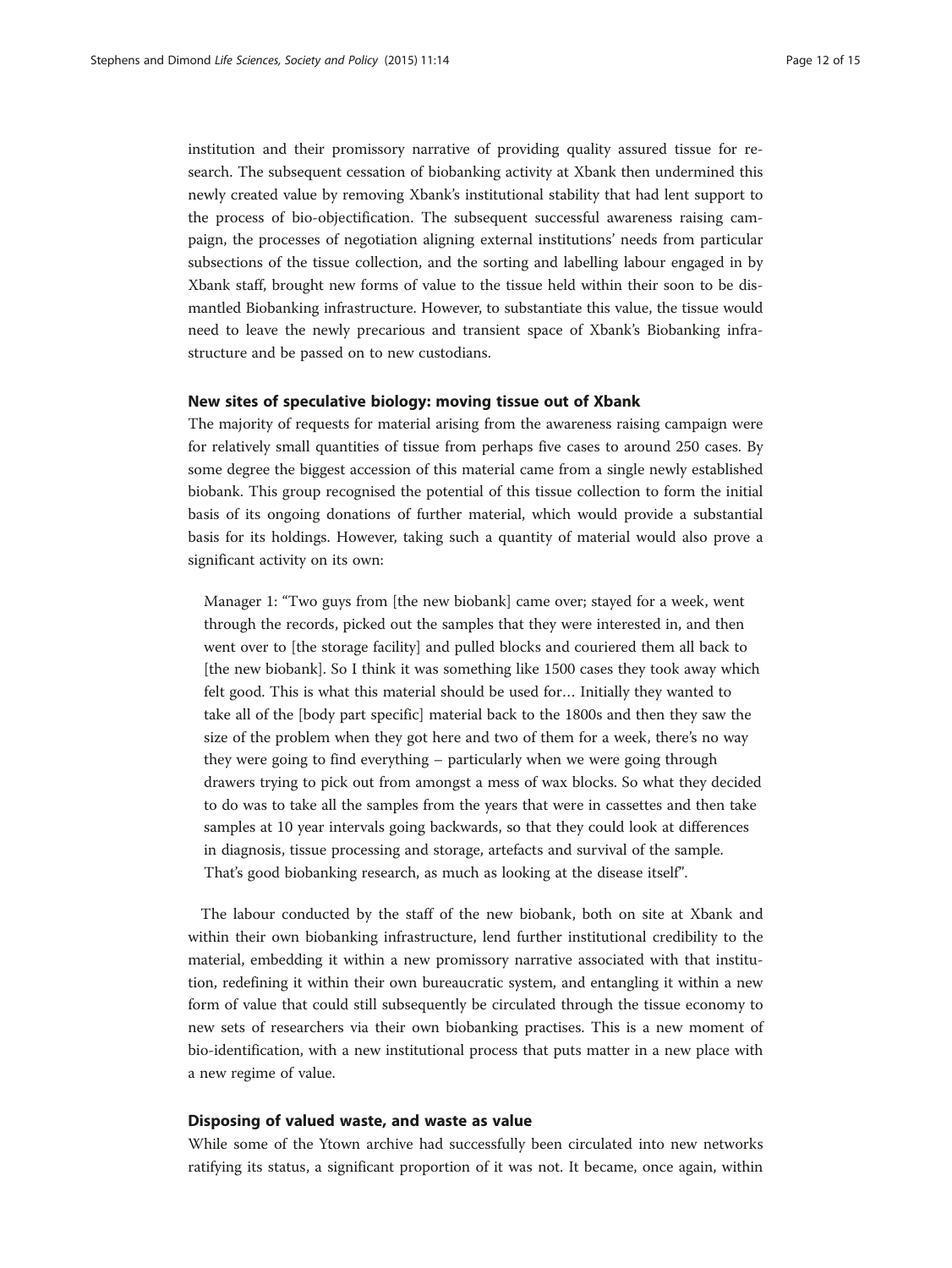the economic context at that moment, recognised as waste. No longer able to retain this material within Xbank's own Biobanking infrastructure, the material continued to circulate through the tissue economy into new spaces where waste could become value in different forms:

Manager 1: "For the data, interestingly the records are more of a problem than the samples themselves. Samples themselves are human tissue so you can go on the official website and look up the code of practice for the disposal of human tissue and you find out that your choices are incineration, burial or cremation. It would be incineration. We're not going to bury three 18-tonne lorries' worth of wax blocks. Then finding someone to do that at a cost we can afford isn't as straightforward as it ought to be because there's so much of it and generally hospitals don't dispose of that huge amount at one go. So we're still working on that one… Data is another issue. We've looked at what are our responsibilities with the data. And there are guidelines on storing this type of thing. But it doesn't stop us destroying the data".

The samples and the records once again became waste as the infrastructural supports of its bio-objectification ceased to be economically sustainable. However, importantly, this waste did not become so valueless that any mode of disposal was deemed appropriate. Instead, even as clinical waste, the ontological status of the tissue and the social relations co-produced with it demanded that even in destruction the tissue could not be left to be dirt: there remained an imperative for it to be matter in place, with that place being the documented and accredited spaces of tissue disposal. In this regard the tissue remained a form of valued waste, a matter afforded a specific form of care, even as it was destroyed. In practice this destruction came through incineration, and with it occurred the final moment of speculative biology documented here as the tissue provided a source of income for the tissue disposal companies who had licence to destroy clinical waste. In this final moment of circulation the tissue shifted one last time from a context of unprofitability into a context of profitable destruction.

# Conclusion

In this paper we have made clear the compatibility of the bio-objects and the tissue economy framework for analysing change in contemporary biomedicine. From the starting point of a shared focus on waste and matter out of place we have shown the two frameworks to support and confirm each other, for example as Waldby and Mitchell's ([2006](#page-14-0)) account of speculative biology synergises with Eriksson's ([2012](#page-14-0)) argument that processes of bio-objectification can be premised upon what a bio-object could become.

The paper has reported two unanticipated turns in our empirical case study of Xbank. The first is the unexpected availability of a significant historical archive of tissue. The second is the closure of the biobank. Both allow us a greater understanding of the precariousness, and the momentariness, of bio-objectification processes. This precariousness highlights the vulnerabilities of this co-productive process as reconfigurations anywhere within the constellations of bio, social, technical, and institutional can reverberate and impact elsewhere. We have made explicit the relatedness of bio and non-bio, and the role of multiple regimes of value in both supporting and contesting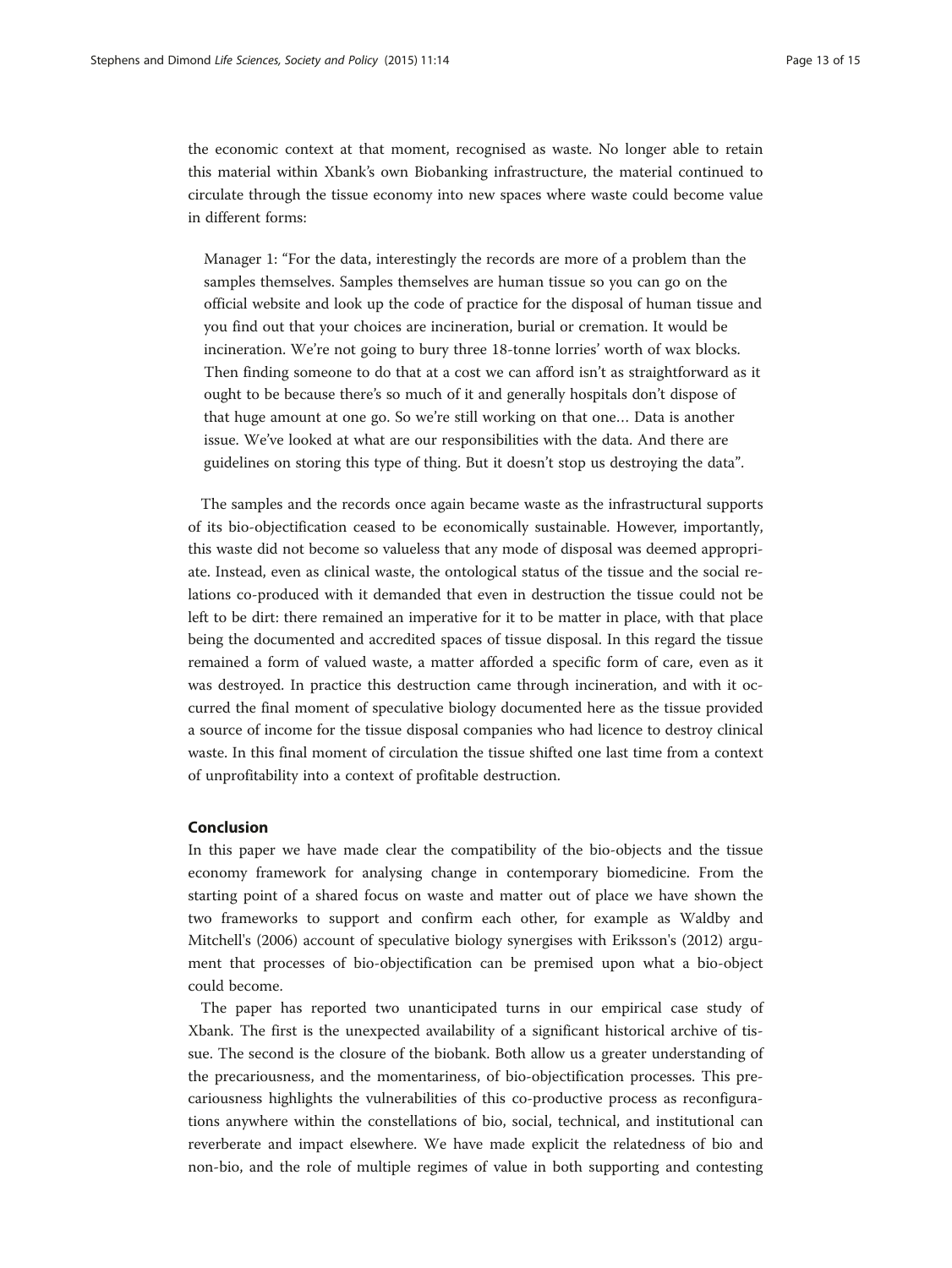the status of tissue and the social-technical forms with which it is co-produced through generative relations. The contingency of momentariness is also clear, and we have empirically demonstrated the claim by Holmberg et al. [\(2014](#page-14-0)) that bio-objectification processes have "no specific path-dependency", and that they "come to a halt, or be silenced, and then revitalized at a later point" (p12). The precariousness of the Xbank case makes clear the potential for the recycling of value as tissue is circulated and reconfigured as research tissue, new biobanking stock, or incinerated waste. We have extended further our gaze on the silenced and revitalised through an exploration of momentariness as both temporary and perpetual.

From a policy perspective, the Xbank case reminds us that the unanticipated and the unplanned can often form part of the realities of any institutional activity. In a context of significant public investment in biobanks internationally the evident momentariness of both biobanks and bio-objectification raises questions about the sustainability of the field, and of individual biobanks, in the long run. It leads us to ask how many biobanking professionals prepare for facing a situation in which they can no longer afford to pay to keep their holdings, and whether biobanks should develop safeguards to prepare for the large-scale transfer of both tissue and data into new biobanking structures (Tupasela and Stephens [2013\)](#page-14-0). In depth studies by Cadigan et al. ([2013](#page-14-0)) of six US biobanks and a follow-up survey demonstrate a number of instances in which the preparatory practices for closure or transfer of material are limited. When we consider how questions about long-term stability are further heightened by the potential for international repetition of work that may in the long-term render some biobanks as duplicates and unnecessary we recognise the importance of this type of planning.

The challenge is captured in our notion of the momentary, as in both the temporariness of the moment and the recurring, perpetualness, of moment. Momentary as temporariness points to the precariousness of both processes of bio-objectification and the biobanks themselves. The meaning and value of both is premised upon specific modes of socio-technical accomplishment that can potentially reconfigure at any time. Momentary as perpetual points to both the observation that bio-objectification can persist for long periods given secure relationships, and, through Waldby and Mitchell's analysis of waste, that the recycling of value means bio-objectification can continue beyond becoming waste, through the entanglement in new forms of value. Finally, momentariness as temporary and perpetual also captures a policy tension for biobanks, found in both the Xbank case and those of Cadigan et al. ([2013](#page-14-0)), that biobanks intend to bring perpetual and stable supplies of tissue to research communities, but that as institutions they can experience precariousness themselves that challenges the very meaning and value of the tissue held. For biobanks, and for bio-objectification, momentariness requires a constant attention.

#### Competing interests

The authors declare that they have no competing interests.

#### Authors' contributions

N Stephens conducted the data collection. R Dimond coded the interviews. Analysis and writing was conducted by both. Both authors read and approved the final manuscript.

#### Authors' information

Dr Neil Stephens is a post doctorial research fellow at Brunel University working from a sociological and Science and Technology Studies Perspective. His current work focuses upon social aspects of robotic surgery. His previous work focused upon topics including biobanking, interdisciplinarity, and laboratory grown meat.